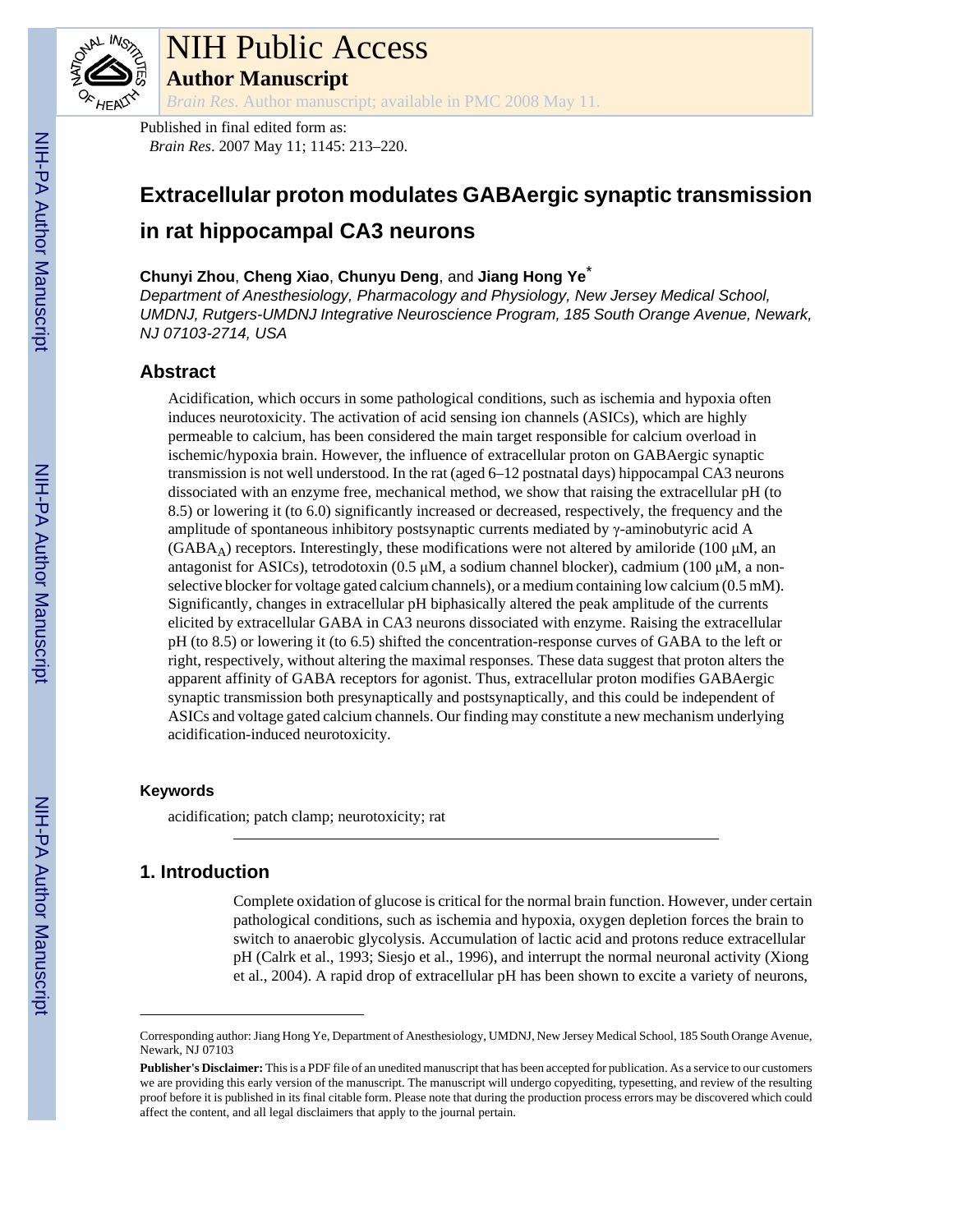and the activation of acid sensing ion channels (ASICs) is considered the major cause (Xiong et al., 2004). On the other hand, changes in extracellular pH have been shown to modulate the NMDA receptor (Tang et al., 1990), γ-aminobutyric acid A (GABAA) receptor (Pasternack et al., 1996), glycine receptor (Li et al., 2003), and voltage gated calcium channels (VGCC) (Delisle and Satin, 2000).

GABA is a major inhibitory neurotransmitter in the adult mammalian CNS (Cherubini and Conti, 2001). Changes in extracellular pH were previously reported to modulate postsynaptic GABAA receptors in rat hippocampal neurons (Mozrzymas et al., 2003;Pasternack et al., 1996), granule cells (Krichek and Smart, 2001), and in expression systems such as Xenopus oocytes (Robello et al., 2000). Extracellular proton is found to induce desensitization of GABAA receptors and to modify the affinity of these receptors to the agonist. Furthermore, these effects of change in extracellular pH depended on the subunit composition of the GABAA receptor (Krishek et al., 1996,1998).

A variety of results have been reported on the effects of changes in extracellular pH on synaptic transmissions. Changes in extracellular pH modify the frequency of glycinergic inhibitory postsynaptic currents (IPSCs) in the spinal cord (Li et al., 2003), but not the miniature GABAergic IPSCs in cultured hippocampal neurons (Mozrzymas et al., 2003).

The objective of this study is to test the effect of changes in extracellular pH on GABAergic transmission. We show here that changes in extracellular pH biphasically modulate the frequency and the amplitude of the spontaneous GABAergic IPSCs in CA3 neurons dissociated with an enzyme free, mechanical method. Furthermore, we show that the effects of changes in extracellular pH on GABAergic sIPSCs are independent of amiloride sensitive ASICs, extracellular calcium, and VGCCs. In addition, we show that changes in extracellular pH alter the affinity of GABA receptors for the agonist. These findings provide a mechanism for acidification-induced neurotoxicity other than through ASICs activation.

#### **2. Results**

#### **2.1. Changes in extracellular pH modulate spontaneous GABAergic IPSCs (sIPSCs) on hippocampal CA3 neurons**

Whole-cell currents were recorded from mechanically dissociated hippocampal CA3 neurons (Fig. 1). Spontaneous IPSCs (sIPSCs) were recorded at a holding potential of −50 mV in the presence of APV (50  $\mu$ M) and DNQX (10  $\mu$ M), which eliminate glutamate receptor-mediated synaptic transmission. Under these conditions, bicuculline (10 μM) reversibly abolished all the spontaneous postsynaptic events, indicating that they were GABAA receptor-mediated IPSCs (Fig. 2A).

As shown in Figure 2, an increase in the extracellular pH from 7.4 to 8.5 increased the frequency and the amplitude of sIPSCs by  $173 \pm 34\%$  (p < 0.001, n = 6) and by  $33 \pm 5\%$  (p < 0.05, n = 6), respectively, whereas a drop in extracellular pH from 7.4 to 6.5 inhibited the frequency and the amplitude of sIPSCs by  $40 \pm 8\%$  (p < 0.001, n = 6) and by  $27 \pm 8\%$  (p < 0.05, n = 6), respectively. A further drop in extracellular pH to 6.0 further inhibited the frequency and the amplitude of sEPSCs, by  $69 \pm 7\%$  (p < 0.001, n = 6) and by  $37 \pm 6\%$  (p < 0.05, n = 6), respectively. These data suggest that extracellular proton alters sIPSCs may involve both presynaptic and postsynaptic mechanisms.

#### **2.2. ASICs do not play a major role in proton modulation of GABAergic sIPSCs**

The expression of functional ASICs has been found in the hippocampal CA1 and CA3 subfields (Baron et al., 2001;Waldmann et al., 1997). To determine the contribution of ASICs in extracellular proton modulation of GABAergic sIPSCs in CA3 neurons, we tested the effect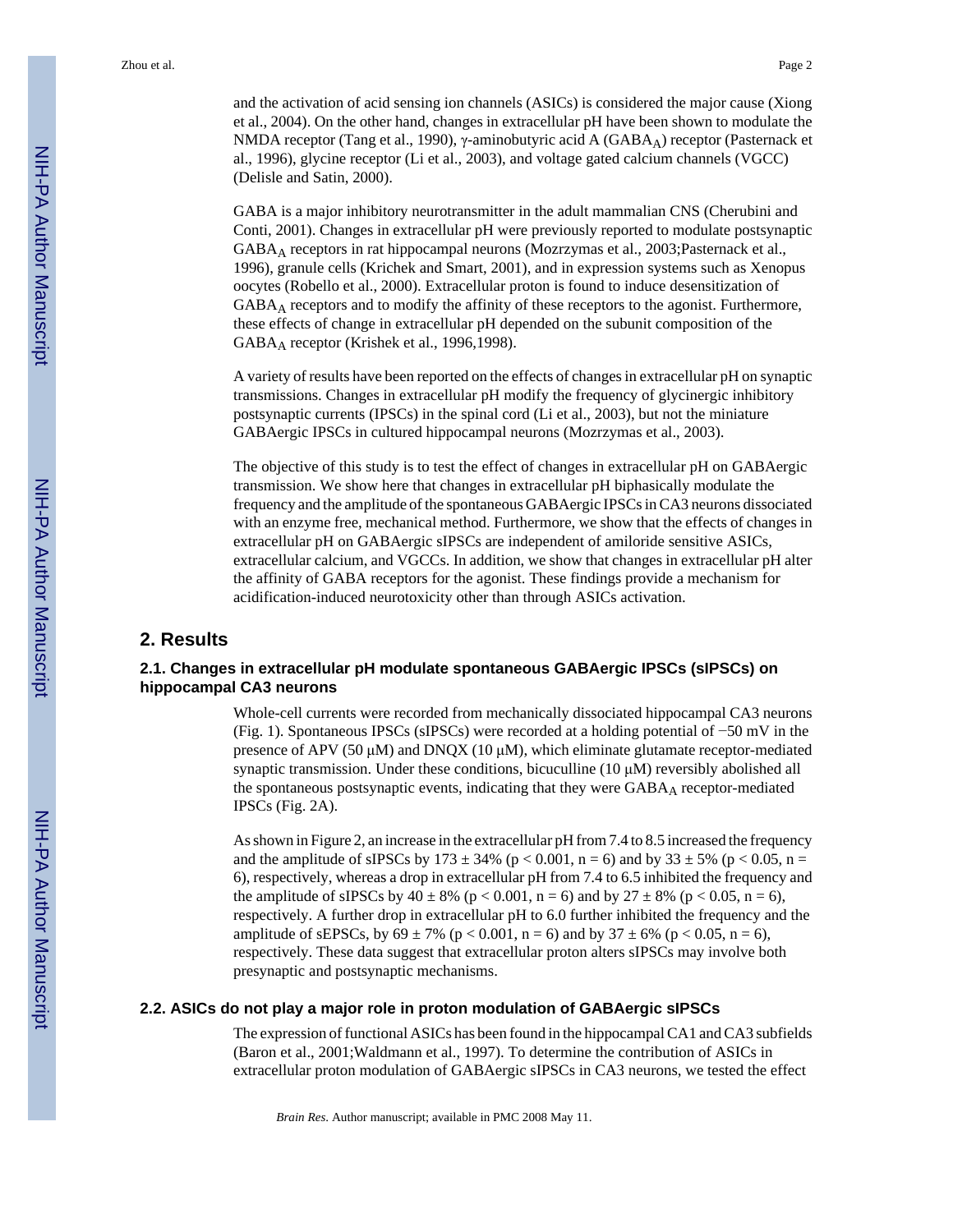of pH changes on sIPSCs in the presence of 100 μM amiloride, a selective antagonist of ASICs. In the presence of 100 μM amiloride, an increase in extracellular pH from 7.4 to 8.5 increased the frequency and the amplitude of sIPSCs, by  $149 \pm 17\%$  (p < 0.001, n = 5) and by  $40 \pm 3\%$  $(p < 0.05, n = 5)$ , respectively, which were at the same level as that in the absence of amiloride  $(p > 0.05, n = 5)$  (Fig. 3). Similarly, a pH drop to 6.5 induced inhibition of the frequency (by  $31 \pm 3\%$ , p < 0.001, n = 5) and the amplitude (by  $21 \pm 5\%$ , p < 0.05, n = 5) of sIPSCs in the presence of 100 μM amiloride, which was not significantly different from that in the absence of amiloride ( $p > 0.05$ ,  $n = 5$ ). These data suggest that ASICs do not play a major role in the effects of changes in extracellular pH on GABAergic sIPSCs under our experimental conditions.

#### **2.3. Effects of proton on miniature IPSCs (mIPSCs)**

Next, we examined the effect of pH changes on mIPSCs in the presence of tetrodotoxin (TTX, 1 μM), which eliminates action potential-induced spontaneous events. As shown in Figure 3A, a drop of extracellular pH from 7.4 to 6.5 significantly inhibited the frequency and the amplitude of mIPSCs. This is further illustrated in Figure 4B with the significant shift of the cumulative probability plot of the intervals between successive mIPSCs  $(B_1, K - S \text{ test},$ rightward shift,  $p < 0.05$ ) and of the amplitude of mIPSCs (B<sub>2</sub>, K - S test, left ward shift,  $p <$ 0.05), as well as by the accompanying histogram (insets). In the 5 neurons tested, a drop of extracellular pH from 7.4 to 6.5 inhibited the frequency and amplitude of mIPSCs by  $33 \pm 7\%$  $(p < 0.05)$  and 29 ±2% (p < 0.05), respectively. The effects are not significantly different from those in the absence of TTX ( $p > 0.05$ ,  $n = 5$ ). These data suggest that TTX-sensitive sodium channels are not involved in the modification of mIPSCs by extracellular proton.

#### **2.4. Effects of extracellular calcium on proton-induced inhibition of sIPSCs**

We first assessed the contribution of voltage-gated calcium channels (VGCCs) to the effect of extracellular proton on the frequency of sIPSCs. We treated neurons with an extracellular solution of pH 6.5 in the absence and presence of cadmium (100 μM), a nonselective VGCC blocker. A drop of pH from 7.4 to 6.5 inhibited the frequency and the amplitude of sIPSCs by 29  $\pm$  7% (p < 0.001, n = 4) and by 24  $\pm$  9% (p < 0.05, n = 4), respectively, in the presence of cadmium. The effects are similar to those in the absence of cadmium ( $p > 0.05$ ,  $n = 4$ , Fig. 5A, B). Thus, proton-induced inhibition of sIPSCs was not dependent on VGCCs.

We then determined whether calcium influx was required for the action of proton on sIPSCs. We tested the effect of pH drop to 6.5 on sIPSCs in extracellular solution containing 2 mM (normal) and 0.5 mM calcium (low calcium). The perfusion of low calcium extracellular solution reduced sIPSC frequency by  $57 \pm 12\%$  (n = 5), compared with sIPSC frequency in the normal extracellular solution. In the low calcium extracellular solution, a pH drop from 7.4 to 6.5 further inhibited the frequency and the amplitude of sIPSCs by  $35 \pm 7\%$  (p < 0.001, n = 5) and  $27 \pm 6\%$  (p < 0.05, n = 5), respectively. The decrease in extracellular calcium concentration did not significantly change the effects of extracellular proton on sIPSCs ( $p >$ 0.05,  $n = 5$ ) (Fig. 5C, D). These data indicate that proton-induced inhibition of GABAergic sIPSCs was independent of extracellular calcium.

#### **2.5. Changes in extracellular pH biphasically modify currents elicited by exogenous GABA**

To further characterize the effects of extracellular proton on  $GABA_A$  receptors, we tested the effect of changes in extracellular pH on currents induced by GABA  $(I<sub>GABA</sub>)$  recorded from CA3 neurons dissociated with enzyme, at a holding potential of −50 mV. The neurons were pretreated by extracellular solutions with different pH for 20 seconds to desensitize ASICs. As shown in Figure 6, currents elicited by 3  $\mu$ M GABA were inhibited by 51  $\pm$  5% (p < 0.001, n  $=$  4, Fig. 6A<sub>1</sub>) in response to a drop of extracellular pH to 6.5, and potentiated by 110  $\pm$  3% (p  $< 0.001$ , n = 4, Fig. 6A<sub>2</sub>) when extracellular pH was raised to 8.5. However, when elicited by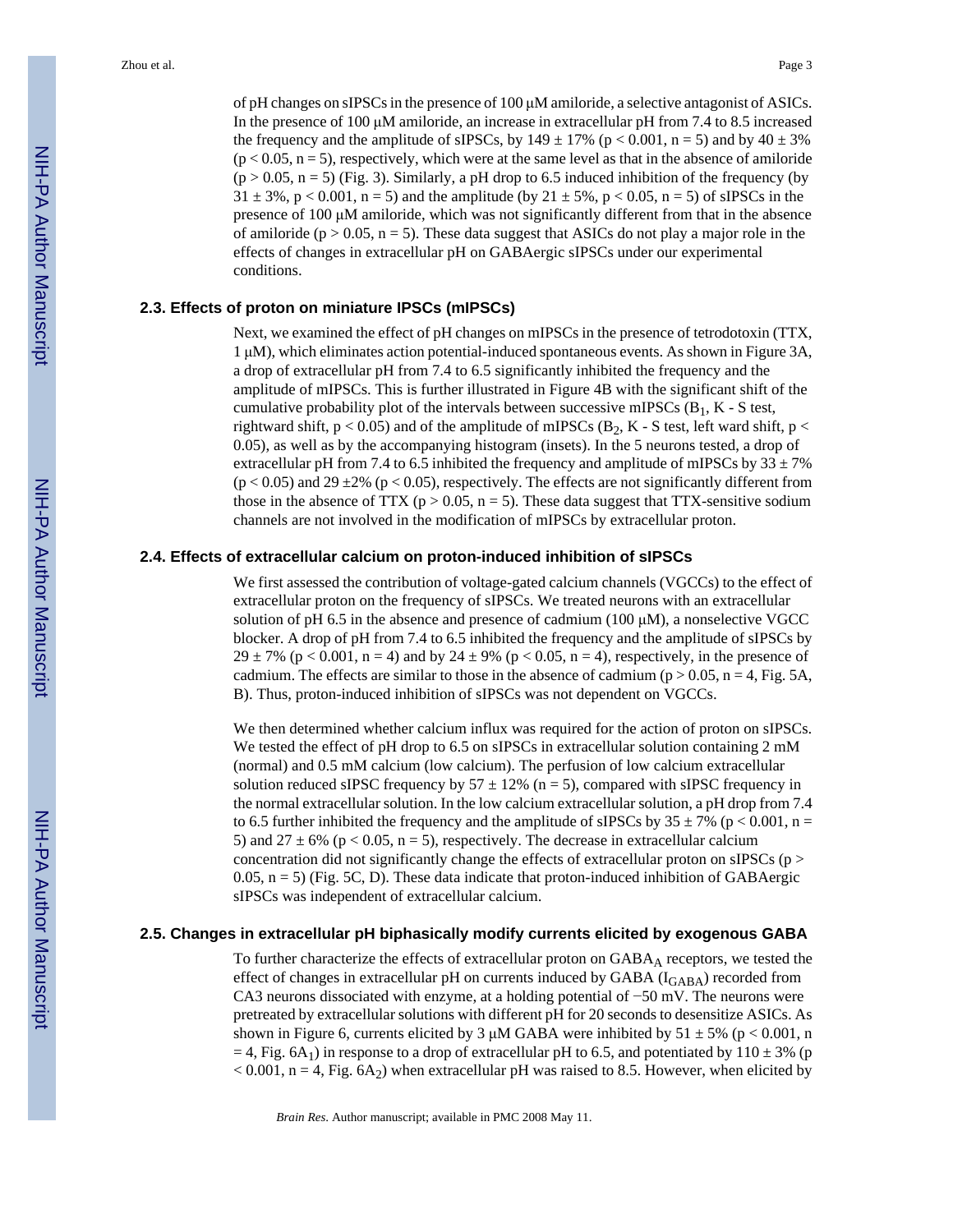the nearly saturating concentration of GABA (300 μM), the  $GABA_A$  current was inhibited by only 24  $\pm$  7% (p < 0.05, n = 4, Fig. 6A<sub>3</sub>) in the extracellular solution with the pH of 6.5 and was not altered  $(5 \pm 4\%, p > 0.05, n = 4, Fig. 6A<sub>4</sub>)$  in the extracellular solution with pH of 8.5.

Evaluation of the GABA concentration-response relation in the pH 6.5 suggests that extracellular proton reduces the affinity of the GABAAR for its agonist. That is, a drop of pH from 7.4 to 6.5 shifted the curve expressing  $I_{GABA}$  as a function of GABA concentration (Fig. 6B) to the right. The apparent  $EC_{50}$  for GABA in pH 7.4 and pH 6.5 was 25 and 56  $\mu$ M, respectively.

On the other hand, as shown in Fig. 6C, an increase of pH from 7.4 to 8.5 shifted the GABA concentration-response curve to the left. The apparent  $EC_{50}$  for GABA in pH 7.4 and pH 6.5 was 24 and 10 μM, respectively. These suggest that a raise of pH from 7.4 to 8.5 increases the affinity of the  $GABA_A$  receptor for its agonist.

## **3. Discussion**

We reported here that the acidification and alkalization of extracellular solutions modulated GABAergic synaptic transmission in hippocampal CA3 area, both presynaptically and postsynaptically. The modification was independent of ASICs. Some non-specific modulators, such as a pH jump may be involved in the presynaptic effect of proton on GABA release. Moreover, the postsynaptic effects of protons were mediated by the changes in the affinity of GABA<sub>A</sub> receptor for agonist.

The hippocampus is involved in memory processes and in the physiopathology of ischemia/ hypoxia (Schmidt-Kastner and Freund, 1991). Hippocampal CA3 neurons receive GABAergic inputs which control neuronal excitability. These characteristics make the hippocampus an ideal place to study the modulation on GABAergic transmission by protons. Moreover, the fact that hippocampal CA3 neurons can be isolated along with attached GABAergic terminal boutons (Akaike and Moorhouse, 2003) provides an opportunity to evaluate the effect of changes of extracellular pH on GABA release under a well-controlled experimental condition.

#### **3.1. Changes of extracellular pH biphasically modulate the frequency and the amplitude of GABAergic sIPSCs**

One of our major findings is that GABAergic transmission is very sensitive to the changes in extracellular pH, independent of amiloride sensitive ASICs. Changes of pH biphasically modulated the frequency and the amplitude of GABAergic sIPSCs and mIPSCs. Alkalization to pH 8.5 significantly enhanced the frequency and the amplitude of the GABAergic sIPSCs, while acidification significantly decreased these parameters of sIPSCs. Spontaneous postsynaptic currents are events that represent the release of presynaptic vesicles. Changes in frequency come from the presynaptic action, while changes in amplitude result from the postsynaptic action (Li et al., 1998). Our results suggest that the modulation of sIPSCs induced by pH changes involves both presynaptic and postsynaptic mechanisms. This means that changes of extracellular pH modulate both the release of GABA and the function of the postsynaptic GABA<sub>A</sub> receptors.

Interestingly, a biphasic effect induced by changes in pH was observed on glycinergic mIPSCs in the spinal cord (Li et al., 2003). Nevertheless, a previous study on culture hippocampal neurons failed to observe an effect of a drop of pH (to 6) in extracellular solution on the frequency of mIPSCs (Mozrzymas et al., 2003). While the mechanism underlying the difference warrants further study, an apparent difference between that study and our study is that the preparations used are different. It will be interested to determine whether the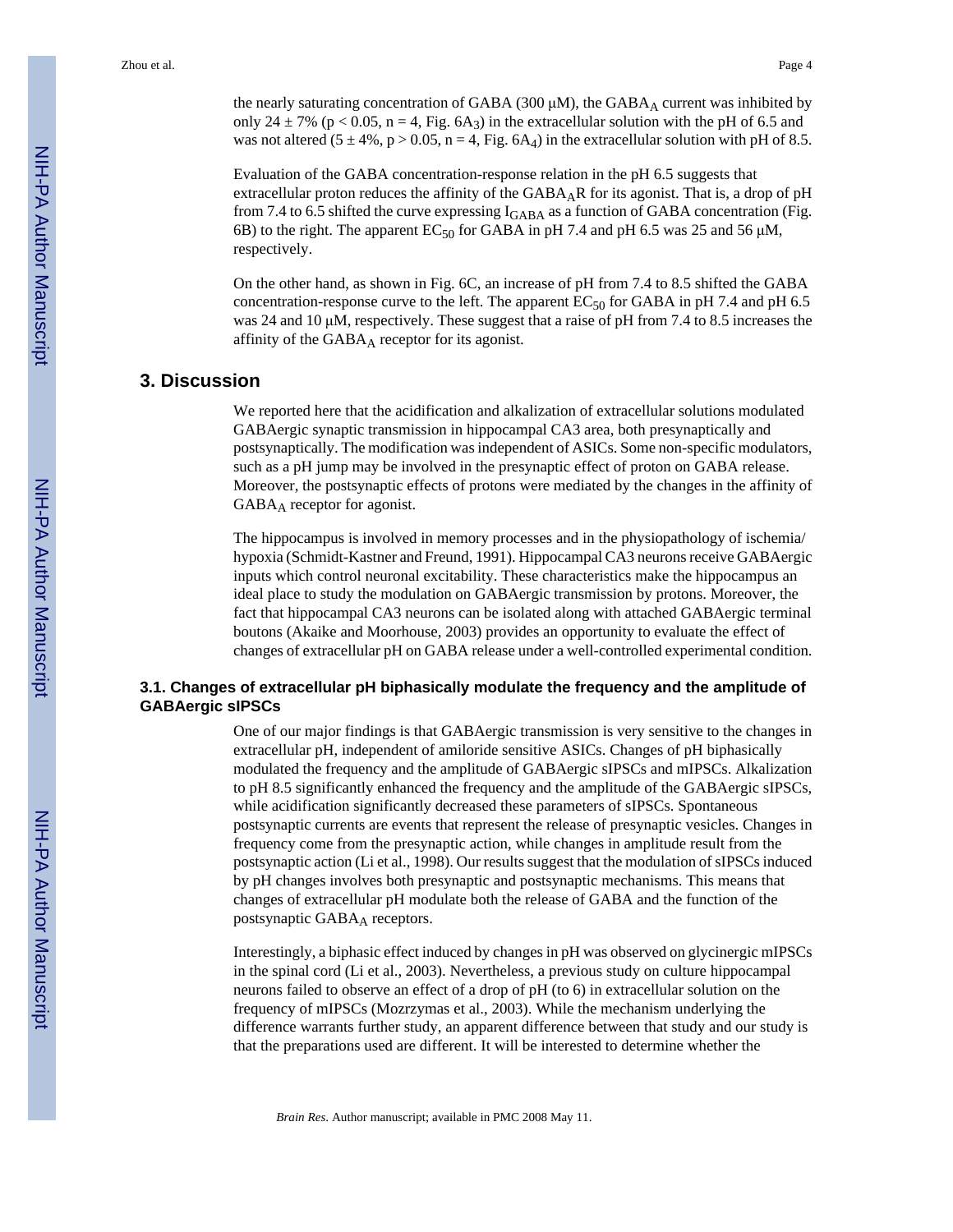mechanical dissociation procedure (or culture treatment) makes the neurons more (or less) sensitive to the change of the extracellular pH.

#### **3.2. Changes in pH modulate GABA release through non-specific mechanisms**

The observation that 100 μM amiloride, which blocks ASICs, did not alter pH change-induced modulation of GABAergic sIPSCs indicates that ASICs are not involved. It was reported that acidification inhibits voltage-dependent calcium channels (Krafte and Kass, 1988;Kwan and Kass, 1993), which control neurotransmitter release in the CNS (Poncer et al., 1997;Takahashi and Momiyama, 1993). However, in mechanically dissociated CA3 neurons, cadmium did not attenuate the modulation of sIPSCs induced by pH changes. This indicates that voltagedependent calcium channels are not involved in the effects associated with pH change-induced modulation of sIPSCs under our experimental conditions.

Changes in the pH of extracellular solutions can induce a very small shift in the intracellular pH (Kaila, 1994), which may contribute to the results we observed. However, under our experimental conditions, the significant effects on sIPSCs were observed immediately after the change of perfusates of different pH. Therefore, it seems unlikely that the small variations in internal pH could account for the effects on sIPSCs induced by the changes in extracellular pH. Furthermore, GABA itself causes acidification when  $CO<sub>2</sub>/HCO<sub>3</sub>$ - are present (Kalia and Voipio, 1987). The effect of GABA on the intracellular pH depends on the concentrations of  $HCO<sub>3</sub>$  (Kaila et al., 1990). However, in our recording solution,  $CO<sub>2</sub>/HCO<sub>3</sub>$  was not present (See 'Experimental procedures'). Therefore, if GABA induces acidification, it will be minimal under our experimental conditions.

Synaptic vesicles in nerve terminal have an acidic pH (5.2–5.5), which is much lower than the surrounding extracellular medium (Fuldner and Stadler, 1982). The difference is called a pH jump, which can be one of the factors controlling transmitter release from synaptic vesicles (Ahdut-Hacohen et al., 2004). A large pH jump causes an increase in the open probability of the non-specific ion channels in synaptic vesicles, allows ions to enter the vesicle thus facilitating the ion exchange process, and finally enhances transmitter release. Whereas a narrow pH jump decreases transmitter release. In the present study, the biphasic modulation of sIPSC frequency by extracellular changes in pH provides strong electrophysiological evidence for this pH jump mechanism.

#### **3.3. Changes in pH alter the affinity of GABAA receptors to GABA**

In the present study, we found that changes in pH biphasically modified the amplitude of sIPSCs and mIPSCs. The modifications were independent of ASICs because these modifications were not blocked by amiloride, and sustained in the process of perfusion without desensitization. It also indicates that changes in extracellular pH may directly act upon GABA<sub>A</sub> receptors.

Controversial results were reported on pH change-induced modulation of mammalian  $GABA_A$  receptors, depending on the experimental conditions, animal species, brain regions, subunit compositions, and concentrations of GABA (Feng and Macdonald, 2004; Huang et al., 1999, 2004;Krishek et al., 1996Krishek et al., 1998,2001;Li et al., 2003;Mozrzymas et al., 2003;Pasternack et al., 1996;Robello e tal., 2000;Smart, 1992;Vyklicky et al., 1993;Wilkins et al., 2002;2005; Zha et al., 1998). Li and colleagues reported that changes in pH exert different effects on glycine current in spinal cord neurons depending on the timing of proton application (Li et al., 2003). To eliminate a possible effect of ASICs on IGABA, we applied GABA after more than 20 second incubation with proton solution. This 20 second period allowed ASICs to be desensitized, mostly, if not completely (Xiong et al., 2004). Under this experimental condition, we observed that changes in pH had similar effects on IGABA in the absence and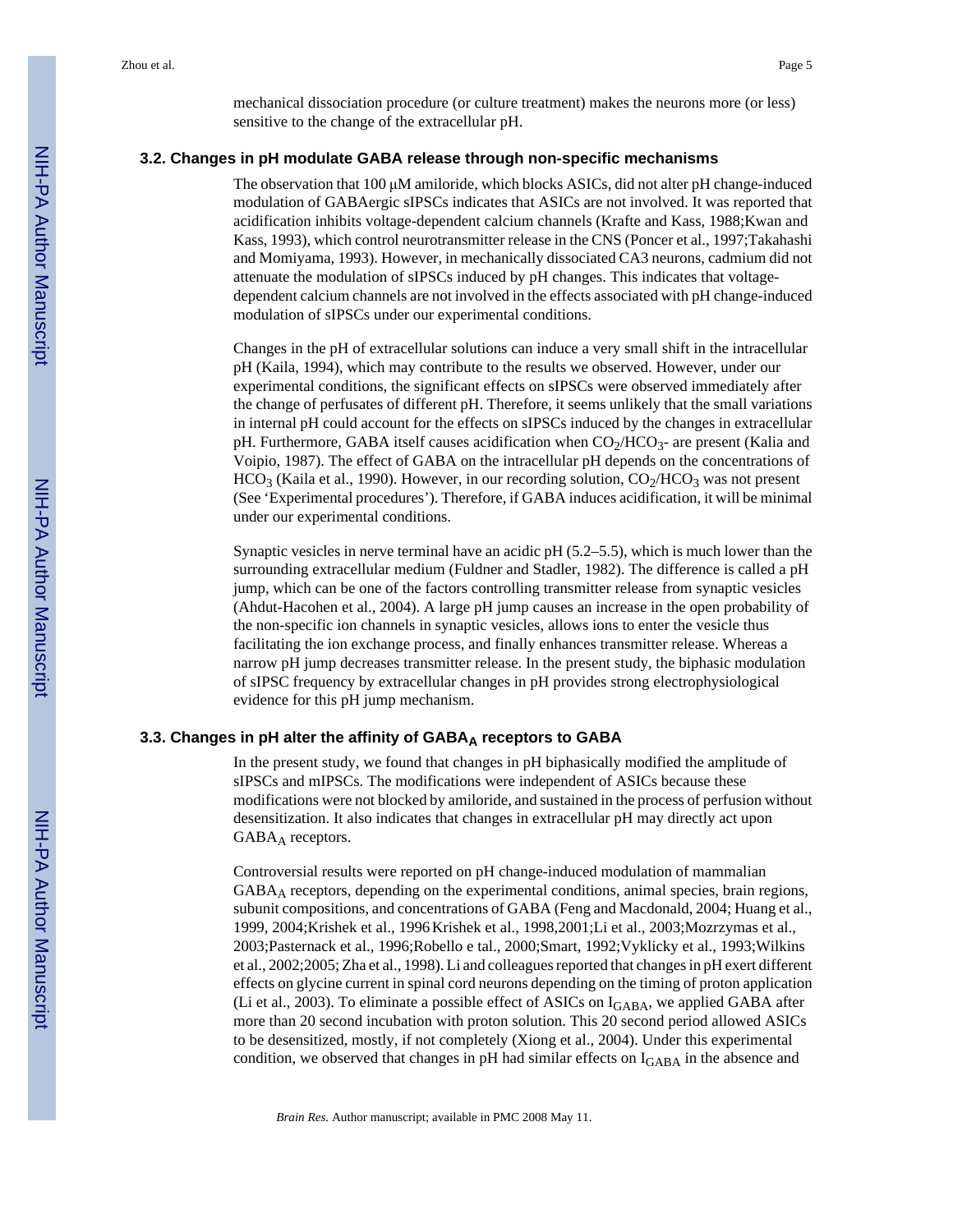presence of amiloride. This observation suggests a possible direct effect of pH changes on GABA<sub>A</sub> receptors. This possibility is supported by the following observations. First,  $I_{GABA}$ was inhibited by a decrease in extracellular pH, but enhanced by an increase in extracellular pH. Second, pH changes induced stronger effects on  $I_{\rm GABA}$  elicited by a sub-saturating concentration of GABA (3  $\mu$ M) compared to changes of I<sub>GABA</sub> elicited by a saturating concentration of GABA (300  $\mu$ M). Third, a pH drop and a raise respectively cause a rightward and a leftward shift of GABA concentration-response curve. These evidence points to the possibility that acidification and alkalization respectively decreases and increases the affinity of the GABA<sub>A</sub> receptors to GABA.

In conclusion, acidification and alkalization modulates GABAergic synaptic transmission both presynaptically and postsynaptically, and independent of ASICs. In addition, some nonspecific modulators such as a pH jump are probably involved in the effect of pH change on GABA release. Moreover, the postsynaptic effects are mediated by altering the affinity of GABAA receptor to GABA. This may be an additional mechanism underlying acidification and alkalization induced neurotoxicity.

#### **4. Experimental procedures**

#### **4.1. Preparation**

The care and use of animals, and the experimental protocol were approved by the Institutional Animal Care and Use Committee of the University of Medicine and Dentistry of New Jersey. The brain slices were prepared as described previously (Ye et al., 2004,2006;Zhou et al., 2006). In brief, rats, aged 6–12 postnatal days (P), were anesthetized and then killed by decapitation, and the semisphere of the brain was quickly excised and coronally sliced (300 μm) with a VF-100 Slicer (Precisionary Instruments, Greenville, NC). This was done in icecold modified glycerol-based artificial cerebrospinal fluid (GACSF) saturated with  $95\%O_{2}/5\%$  $CO<sub>2</sub>$  (carbogen) containing (in mM): 250 glycerol, 2.5 KCl, 1.2 NaH<sub>2</sub>PO<sub>4</sub>, 1.2 MgCl<sub>2</sub>, 2.4  $CaCl<sub>2</sub>$ , 26 NaHCO<sub>3</sub>, and 11 glucose. Hippocampus slices were then kept in carbogen-saturated ACSF containing (in mM): 126 NaCl, 1.6 KCl, 1.25 NaH<sub>2</sub>PO<sub>4</sub>, 1.5 MgCl<sub>2</sub>, 2 CaCl<sub>2</sub>, 25 NaHCO<sub>3</sub>, and 10 glucose at room temperature  $(22-24^{\circ}C)$  for at least one hour before use.

Neurons, with functional terminals, were obtained by mechanical dissociation as described previously (Akaike and Moorhouse, 2003;Ye et al., 2004;Zhou et al., 2006). Briefly, slices were transferred to a 35 mm culture dish (Falcon, Rutherford, NJ) filled with a standard extracellular solution containing (mM): 140 NaCl, 5 KCl, 2 CaCl<sub>2</sub>, 1 MgCl<sub>2</sub>, 10 HEPES, and 10 glucose (320 mOsm, pH set to 7.3 with Tris base). The region of hippocampal CA3 was identified with an inverted microscope (Nikon, Tokyo, Japan). A heavily fire-polished glass pipette with a  $\sim$ 50  $\mu$ m tip in diameter was fixed on a homemade device. Then, the pipette was positioned by a manipulator to slightly touch the surface of the hippocampal CA3 region. The individual neurons were dissociated by horizontal vibration at a frequency of 15–20 Hz, with a range from 0.1 to 0.3 mm, for 2–5 minutes. The slice was then removed. Within 20 minutes, the isolated neurons (3–10 per dish) adhered to the bottom of the dish and were ready for electrophysiological recording. These mechanically dissociated neurons often persevered some functional nerve terminals (Akaike and Moorhouse, 2003;Ye et al., 2004;Zhou et al., 2006). The postsynaptic elements of neurons isolated in this manner consist of a soma and processes of either short or medium length (Fig. 1B).

Some experiments were conducted on enzymatically dissociated hippocampal CA3 neurons (Ye et al., 1999). Hippocampal slices were first incubated in oxygenated standard solution containing 0.3 mg/ml papain (from papaya latex; Sigma, St. Louis, MO) at room temperature for 15 minutes. The slices were then incubated in enzyme-free standard extracellular solution. The hippocampal CA3 region was cut out under an inverted microscope and single cells were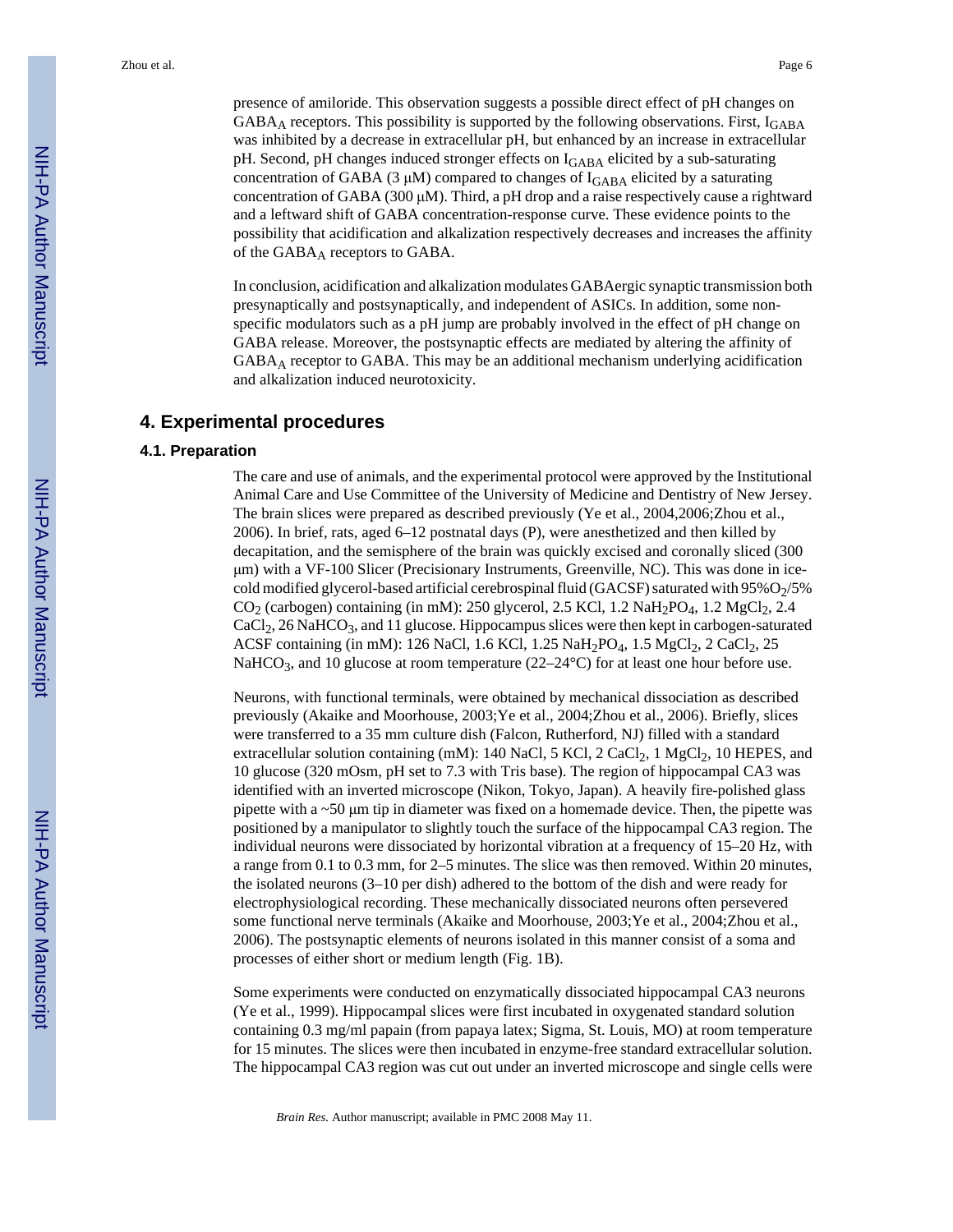dissociated by trituration using two fire-polished glass pipettes with gradually narrower diameters. The cells settled to the bottom of the culture dish within 20 min and were ready for electrophysiological recordings.

#### **4.2. Electrophysiological measurements**

Whole-cell configurations were used to record electrical activity with an Axopatch 200B amplifier (Axon Instruments, Foster city, CA), *via* a Digidata 1322A analog-to-digital converter (Axon Instruments), and pClamp 9.2 software (Axon Instruments). Data were filtered at 1 kHz and sampled at 5 kHz.

The patch electrodes had a resistance of  $3-5 \text{ M}\Omega$  when filled with pipette solution containing  $(iin mM)$ : 140 CsCl, 2 MgCl<sub>2</sub>, 4 EGTA, 0.4 CaCl<sub>2</sub>, 10 HEPES, 2 Mg-ATP, and 0.1 GTP. The pH was adjusted to 7.2 with Tris - base, and the osmolarity was adjusted to 280–300 mOsm with sucrose. Electrophysiological recordings were performed at room temperature (22–24 ° C).

#### **4.3. Drugs and solutions**

Most of the chemicals including bicuculline (BIC), DL-2-amino-5-phosphono-valeric acid (APV), 6,7-dinitroquinoxaline-2, 3-dione (DNQX), tetrodotoxin (TTX), and papain were purchased from Sigma-Aldrich Inc (St. Louis, MO). All solutions were prepared on the day of the experiment. Chemicals were applied to dissociated neurons with a Y-tube. This exchanged the extracellular solution surrounding the neurons within 40 ms (Zhou et al., 2006).

#### **4.4. Data analysis**

Spontaneous inhibitory postsynaptic currents (sIPSCs) were analyzed with Clampfit 9.2 software (Molecular Devices Corporation**,** Sunnyvale, U.S.A.) as described previously (Zhou et al., 2006). Briefly, the sIPSCs were screened automatically using a template with an amplitude threshold of 5.5 pA. These were visually accepted or rejected based upon the rise and decay times. More than 95% of the sIPSCs, which were visually accepted, were screened using a suitable template. The amplitudes and intervals of sIPSCs in different conditions were also obtained. Their cumulative probability distributions were constructed using Clampfit 9.2. Following this, a Kolmogorov-Smirnov (K-S) test was used for evaluating the significance of drug effects. Differences in amplitude and frequency were tested by Student's paired two-tailed *t*-test, unless indicated otherwise. Numerical values are presented as the mean ± standard error of the mean (SEM). Values of  $p < 0.05$  were considered significant.

#### **Acknowledgements**

This work is made possible by the NIH grants AA11989, AA01595 and AT 001182 to JHY.

#### **References**

- Ahdut-Hacohen R, Duridanova D, Meiri H, Rahamimoff R. Hydrogen ions control synaptic vesicle ion channel activity in Torpedo electromotor neurons. J Physiol 2004;556:347–352. [PubMed: 14978200]
- Akaike N, Moorhouse AJ. Techniques: applications of the nerve-bouton preparation in neuropharmacology. Trends Pharmacol Sci 2003;24:44–47. [PubMed: 12498731]
- Baron A, Schaefer L, Lingueglia E, Champigny G, Lazdunski M.  $\text{Zn}^{2+}$  and H<sup>+</sup> are coactivators of acidsensing ion channels. J Biol Chem 2001;276:35361–35367. [PubMed: 11457851]
- Cherubini E, Conti F. Generating diversity at GABAergic synapses. Trends Neurosci 2001;24:155–162. [PubMed: 11182455]
- Clark K, Stewart LC, Neubauer S, Balschi JA, Smith TW, Ingwall JS, Nedelac JF, Humphrey SM, Kleber AG, Springer CS. Extracellular volume and transsarcolemmal proton movement during ischemia and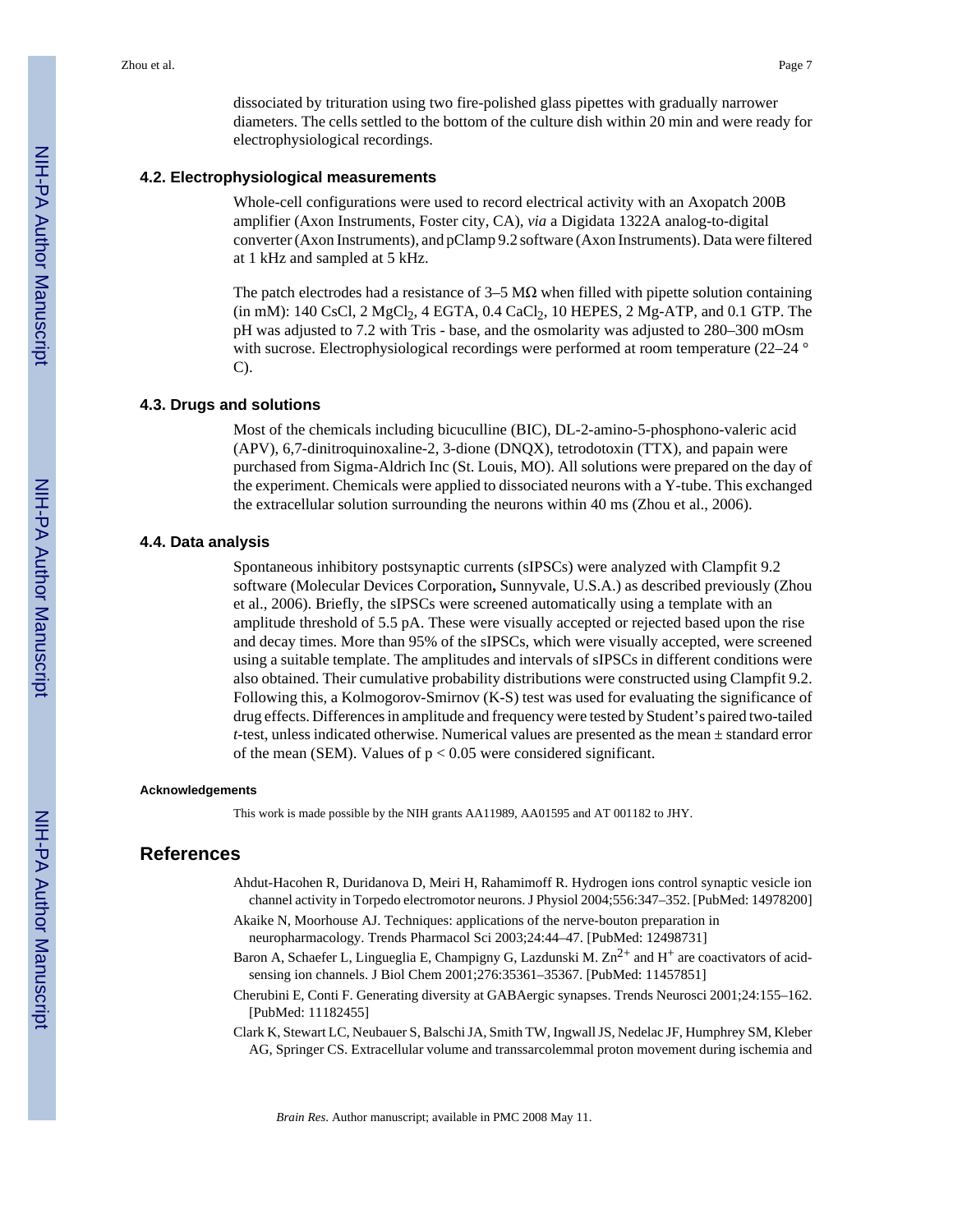reperfusion: a 31P NMR Spectroscopic study of the isovolumic rat heart. Nmr Biomed 1993;6:278– 286. [PubMed: 8217528]

- Delisle BP, Satin J. pH modification of human T-type calcium channel gating. Biophys J 2002;78:1895– 905. [PubMed: 10733969]
- Feng HJ, Macdonald RL. Proton modulation of alpha-1-beta-3-delta GABAA receptor channel gating and desensitization. J Neurophysiol 2004;92:1577–1585. [PubMed: 15152020]
- Fuldner HH, Stadler H. 31P-NMR analysis of synaptic vesicles, Status of ATP and internal pH. Eur J Biochem 1982;121:519–524. [PubMed: 7056254]
- Huang RQ, Dillon GH. Effect of extracellular pH on GABA-activated current in rat recombinant receptors and thin hypothalamic slices. J Neurophysiol 1999;82:1233–1243. [PubMed: 10482743]
- Huang RQ, Chen Z, Dillon GH. Molecular basis for modulation of recombinant alpha-1-beta-2-gamma-2 GABAA receptors by protons. J Neurophysiol 2004;92:883–894. [PubMed: 15028749]
- Kaila K. Ionic basis of GABA<sub>A</sub> receptor channel function in the nervous system. Prog Neurobiol 1994;42:489–537. [PubMed: 7522334]
- Kaila K, Saarikoski J, Voipio J. Mechanism of action of GABA on intracellular pH and on surface pH in crayfish muscle fibres. J Physiol 1990;427:241–260. [PubMed: 1698980]
- Kaila K, Voipio J. Postsynaptic fall in intracellular pH induced by GABA-activated bicarbonate conductance. Nature 1987;330:163–165. [PubMed: 3670401]
- Krafte DS, Kass RS. Hydrogen ion modulation of Ca channel current in cardiac ventricular cells. Evidence for multiple mechanisms. J Gen Physiol 1988;91:641–657. [PubMed: 2458428]
- Krishek BJ, Amato A, Connolly CN, Moss SJ, Smart TG. Proton sensitivity of the GABAA receptor is associated with the receptor subunit composition. J Physiol (Lond) 1996;492:431–443. [PubMed: 9019540]
- Krishek BJ, Moss SJ, Smart TG. Interaction of  $H^+$  and  $Zn^{2+}$  on recombinant and native rat neuronal GABAA receptors. J Physiol (Lond) 1998;507:639–652. [PubMed: 9508826]
- Krishek BJ, Smart TG. Proton sensitivity of rat cerebellar granule cell GABAA receptors: dependence on neuronal development. J Physiol (Lond) 2001;530:219–233. [PubMed: 11208970]
- Kwan YW, Kass RS. Interactions between protons and calcium near L-type calcium channels: evidence for independent channel-associated binding sites. Biophys J 1993;65:1188–1195. [PubMed: 8241399]
- Li YF, Wu LJ, Li Y, Xu L, Xu TL. Mechanisms of  $H^+$  modulation of glycinergic response in rat sacral dorsal commissural neurons. J Physiol 2003;552:73–87. [PubMed: 12855675]
- Li YX, Zhang Y, Lester HA, Schuman EM, Davidson N. Enhancement of neurotransmitter release induced by brain-derived neurotrophic factor in cultured hippocampal neurons. J Neurosci 1998;18:10231–10240. [PubMed: 9852560]
- Michaelson DM, Angel I. Determination of pH change in cholinergic synaptic vesicles: its effect on storage and release of acetylcholine. Life Sci 1980;27:39–44. [PubMed: 7401925]
- Mozrzymas JW, Zarnowska ED, Pytel M, Mercik K. Modulation of GABA(A) receptors by hydrogen ions reveals synaptic GABA transient and a crucial role of the desensitization process. J Neurosci 2003;23:7981–7992. [PubMed: 12954859]
- Pasternack M, Smirnov S, Kaila K. Proton modulation of functionally distinct GABA<sub>A</sub> receptors in acutely isolated pyramidal neurons of rat hippocampus. Neuropharmacology 1996;35:1279–1288. [PubMed: 9014143]
- Poncer JC, McKinney RA, Gähwiler BH, Thompson SM. Either N- or P-type calcium channels mediate GABA release at distinct hippocampal inhibitory synapses. Neuron 1997;18:463–472. [PubMed: 9115739]
- Robello M, Barduzzi R, Cupello A. Modulation by extracellular pH of GABA<sub>A</sub> receptors expressed in Xenopus oocytes injected with rat brain mRNA. Int J Neurosci 2000;103:41–51. [PubMed: 10938562]
- Schmidt-Kastner R, Freund TF. Selective vulnerability of the hippocampus in brain ischemia. Neuroscience 1001;40:599–636. [PubMed: 1676492]
- Siesjo BK, Katsura K, Kristian T. Acidosis-related damage. Adv Neurol 1996;71:209–233. [PubMed: 8790801]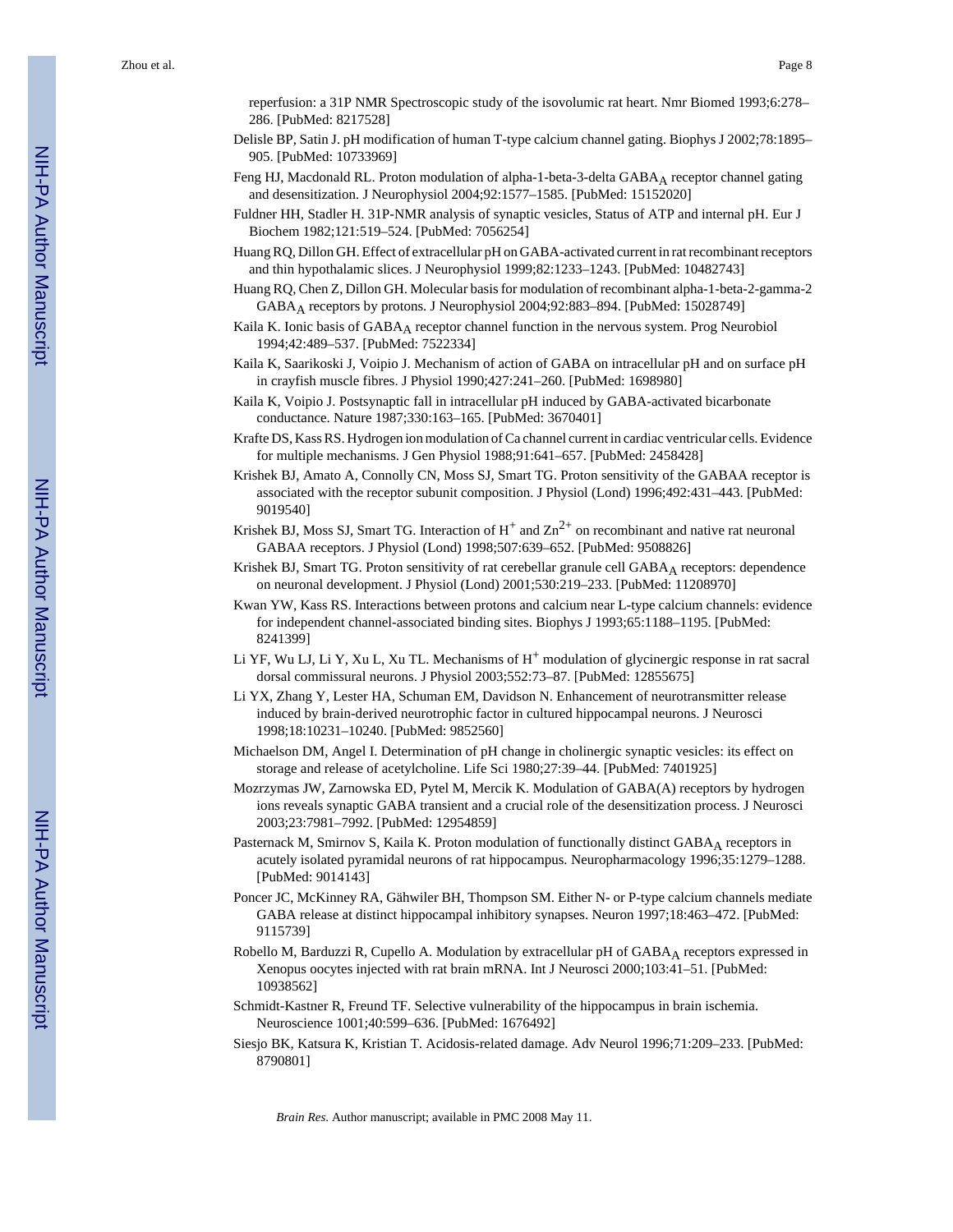- Smart TG. A novel modulatory site for zinc on the GABA receptor complex in cultured rat neurons. J Physiol 1992;447:587–625. [PubMed: 1375632]
- Takahashi T, Momiyama A. Different types of calcium channels mediate central synaptic transmission. Nature 1993;366:156–158. [PubMed: 7901765]
- Tang CM, Presser F, Morad M. Amiloride selectively blocks the low threshold (T) calcium channel. Science 1990;240:213–215. [PubMed: 2451291]
- Vyklicky L, Philippi M, Kuffler DP, Orkand RK. GABA<sub>A</sub> membrane currents are insensitive to extracellular acidification in cultured sensory neurons of the frog. Physiol Res 1993;42:313–317. [PubMed: 8130176]
- Waldmann R, Bassilana F, de Weille J, Champigny G, Heurteaux C, Lazdunski M. Molecular cloning of a non-inactivating proton-gated  $Na<sup>+</sup>$  channel specific for sensory neurons. J Biol Chem 1997;272:20975–20978. [PubMed: 9261094]
- Wilkins ME, Hosie AM, Smart TG. Identification of a beta subunit TM2 residue mediating proton modulation of GABA type A receptors. J Neurosci 2002;22:5328–5333. [PubMed: 12097484]
- Wilkins ME, Hosie AM, Smart TG. Proton modulation of recombinant GABA(A) receptors: influence of GABA concentration and the beta subunit TM2-TM3 domain. J Physiol 2005;567:365–377. [PubMed: 15946973]
- Xiong ZG, Zhu XM, Chu XP, Minami M, Hey J, Wei WL, MacDonald JF, Wemmie JA, Price MP, Welsh MJ, Simon RP. Neuroprotection in ischemia: blocking calcium-permeable acid-sensing ion channels. Cell 2004;118:687–698. [PubMed: 15369669]
- Ye JH, Schaefer R, Wu WH, Liu PL, Zbuzek VK, Mcardle JJ. Inhibitory effect of ondansetron on glycine response of dissociated rat hippocampal neurons. J Pharmacol Exp Ther 1999;290:104–11. [PubMed: 10381765]
- Ye JH, Wang F, Krnjevic K, Wang W, Xiong ZG, Zhang J. Presynaptic glycine receptors on GABAergic terminals facilitate discharge of dopaminergic neurons in ventral tegmental area. J Neurosci 2004;24:8961–8974. [PubMed: 15483115]
- Ye JH, Zhang J, Xiao C, Kong JQ. Patch-clamp studies in the CNS illustrate a simple new method for obtaining viable neurons in rat brain slices: Glycerol replacement of NaCl protects CNS neurons. J Neurosci Methods 2006;158:251–259. [PubMed: 16842860]
- Zhai J, Peoples RW, Li C. Proton inhibition of GABA-activated current in rat primary sensory neurons. Pfluegers Arch 1998;435:539–545. [PubMed: 9446702]
- Zhou C, Xiao C, McArdle JJ, Ye JH. Mefloquine enhances nigral {gamma}-aminobutyric acid release via inhibition of cholinesterase. J Pharmacol Exp Ther 2006;317:1155–1160. [PubMed: 16501066]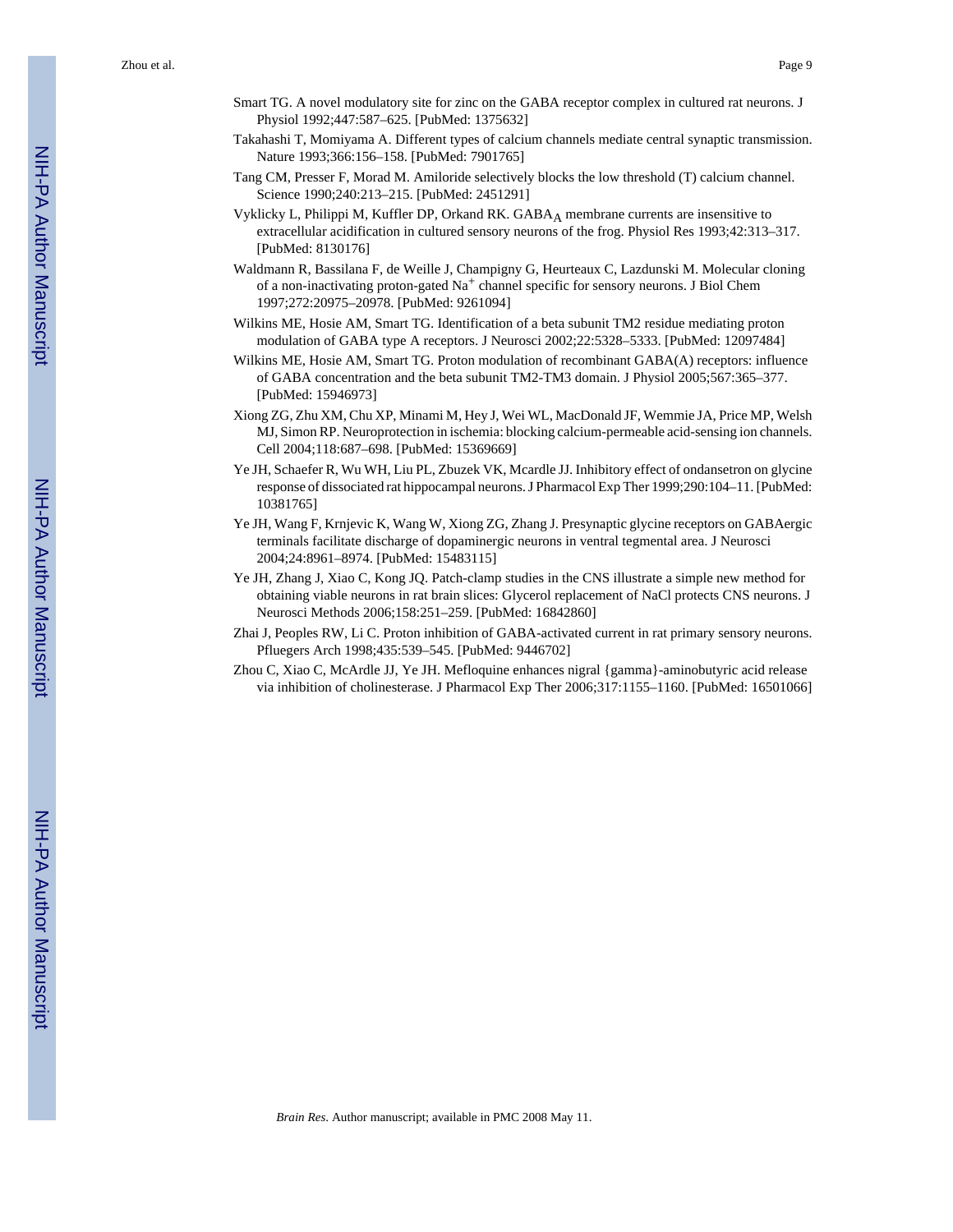

#### **Fig 1.**

Photomicrograph of rat hippocampal CA3 neurons. This photo was obtained by a Nikon E600FN upright microscope with the aid of a near-infrared CCD camera. A) hippocampal CA3 neurons from a P12 rat were observed under differential interference contrast illumination (40 X, water immersion objective). B) a photo of a hippocampal CA3 neuron mechanically dissociated from a P12 rat was obtained by a Leica DMIRB invert microscope (40X objective). The much-reduced dendritic arbors of such neurons facilitate the space clamp. These nervebouton preparations often preserve functional synaptic boutons.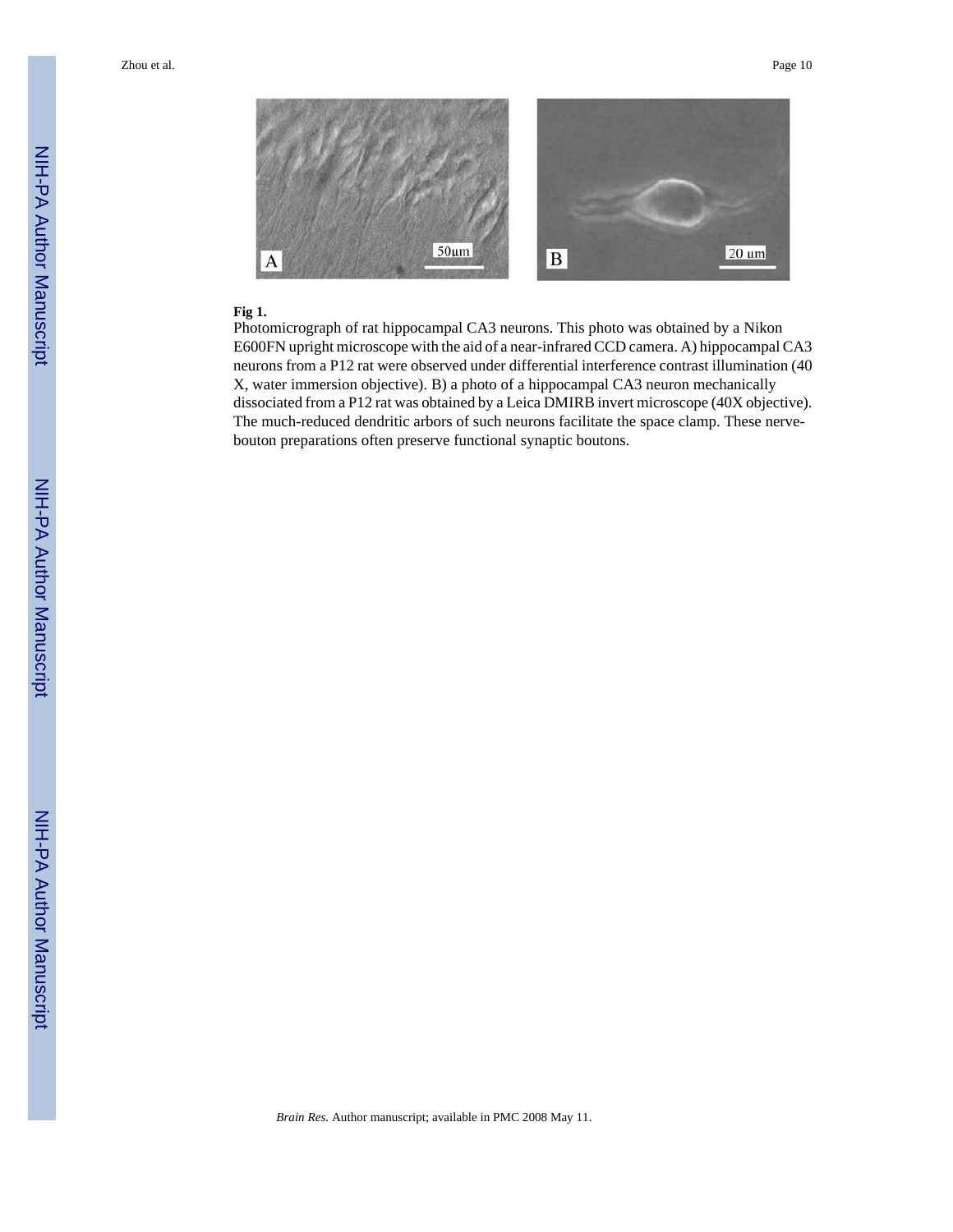

#### **Fig 2.**

Effect of changes in pH on GABAergic sIPSCs. A) Spontaneous IPSCs recorded from a hippocampal neuron were completely blocked by 10 μM BIC. For this and the following figures, all IPSCs were recorded in the presence of DNQX (10  $\mu$ M) and APV (50  $\mu$ M) using whole cell recording method at a holding potential of −50 mV. B, Extracellular pH 8.5 potentiates frequency and amplitude of sIPSCs.  $B_2$  and  $C_2$ , the averaged trace (of 15 to 55 events in one-minute period) of single IPSCs (in expanded time scale) before and after the changes of extracellular pH. C) An extracellular pH of 6.5 inhibits the frequency and the amplitude of sIPSCs. D) Cumulative curves show the effect of extracellular pH on the frequency  $(D_1)$  and the amplitude  $(D_2)$  of sIPSCs. E) The effect of pH ranging from 6.0 to 8.5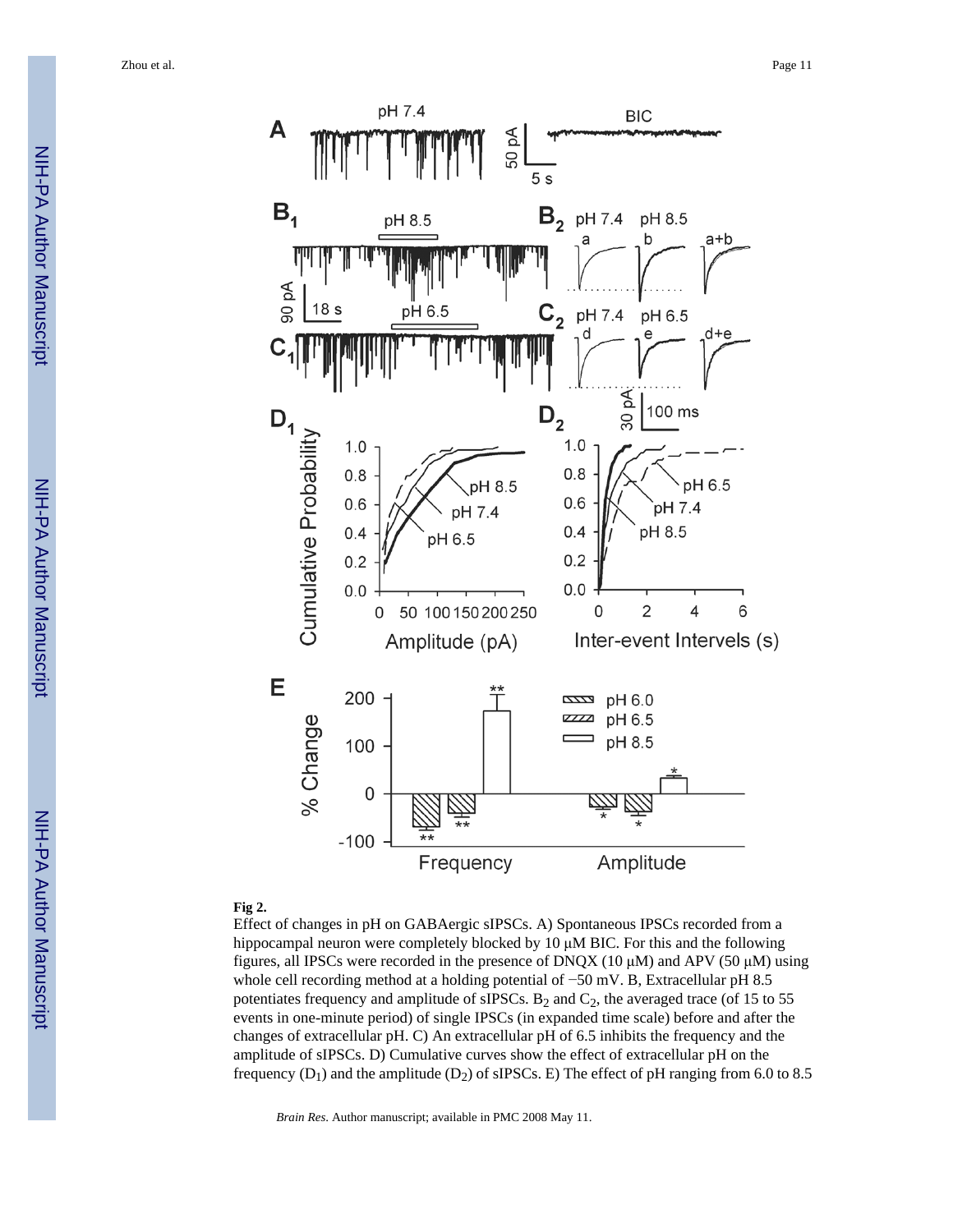on the frequency and the amplitude of sIPSCs. Each column was plotted as mean ± S.E.M from 6 neurons. \* p < 0.05, \*\* p < 0.001, paired t-test for pH 6.5 or 8.5 vs. pH 7.4.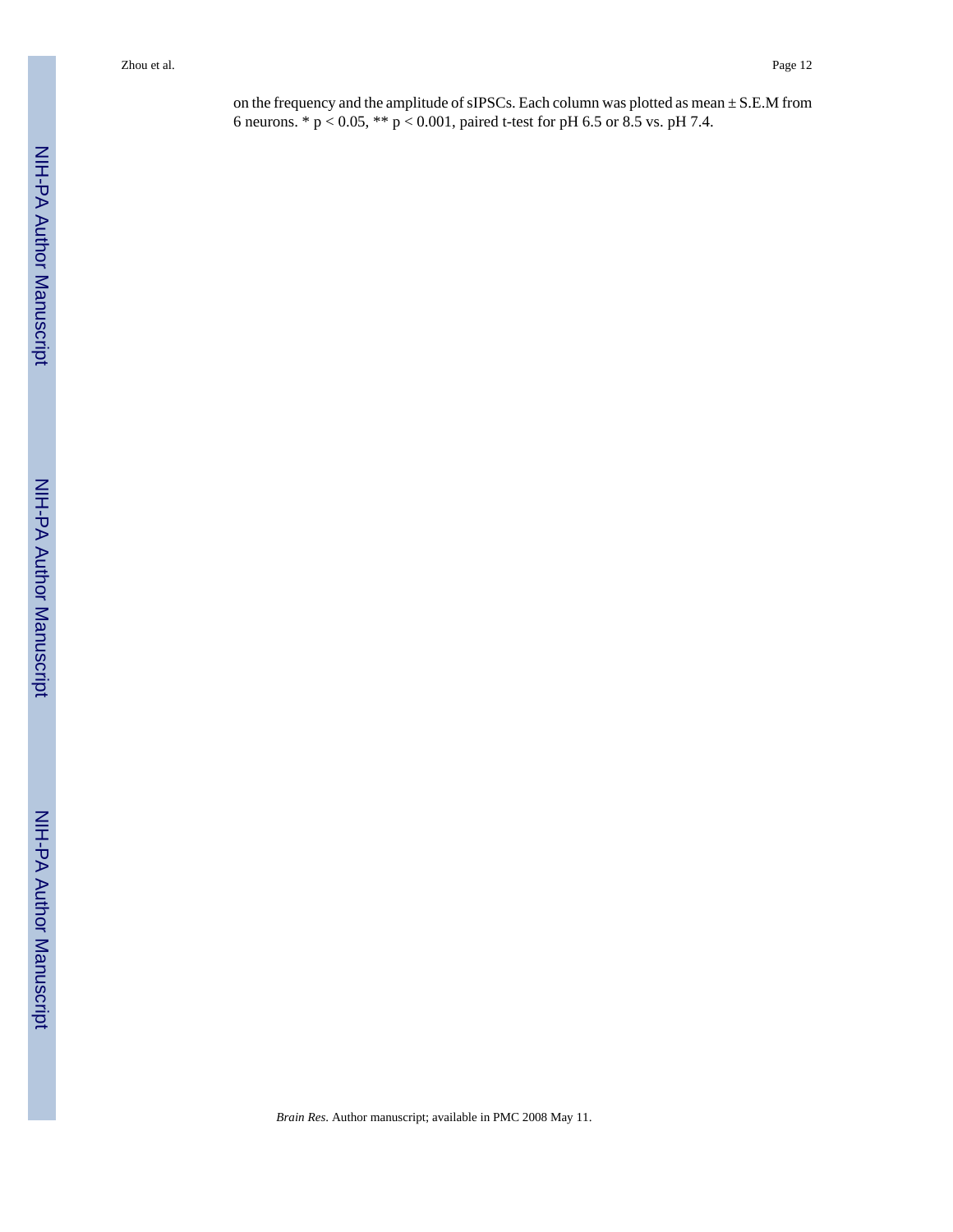

#### **Fig 3.**

A) Amiloride, a blocker of ASICs did not block modulation of sIPSCs induced by changes in pH. pH 8.5 (left) potentiates whereas pH 6.5 (right) inhibits the frequency and the amplitude of sIPSCs in the presence of 100 μM amiloride. B) Effect of amiloride on the frequency and the amplitude of sIPSCs induced by changes in pH. Each column was plotted as mean  $\pm$  S.E.M from 5 neurons. \*  $p < 0.05$ , \*\*  $p < 0.001$ , paired t-test for pH 6.5 or 8.5 vs. pH 7.4.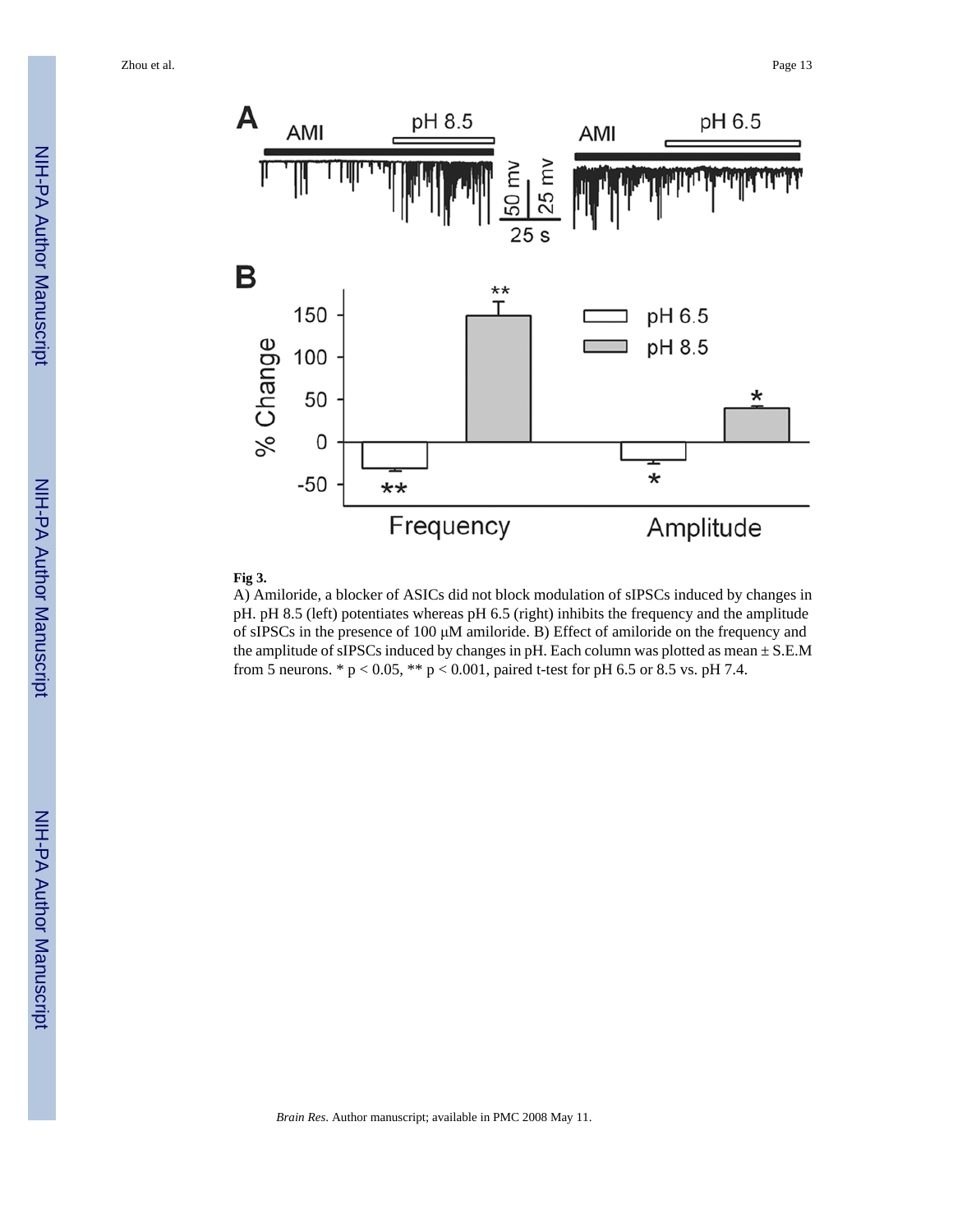

#### **Fig 4.**

Changes in extracellular pH modify mIPSCs. A) Typical traces showing that the effect of pH 6.5 on mIPSCs. B) Cumulative plots for inter-event interval cumulative probability plots for inter- event interval  $(B_1, * p < 0.05, K - S$  test) and amplitude  $(B_2, p > 0.05, K - S$  test) of GABAergic mIPSCs. Insets: pooled data from 5 neurons show that pH 6.5 inhibits mIPSC frequency and amplitude.  $* p < 0.05$ , paired t-test for pH 6.5 vs. pH 7.4)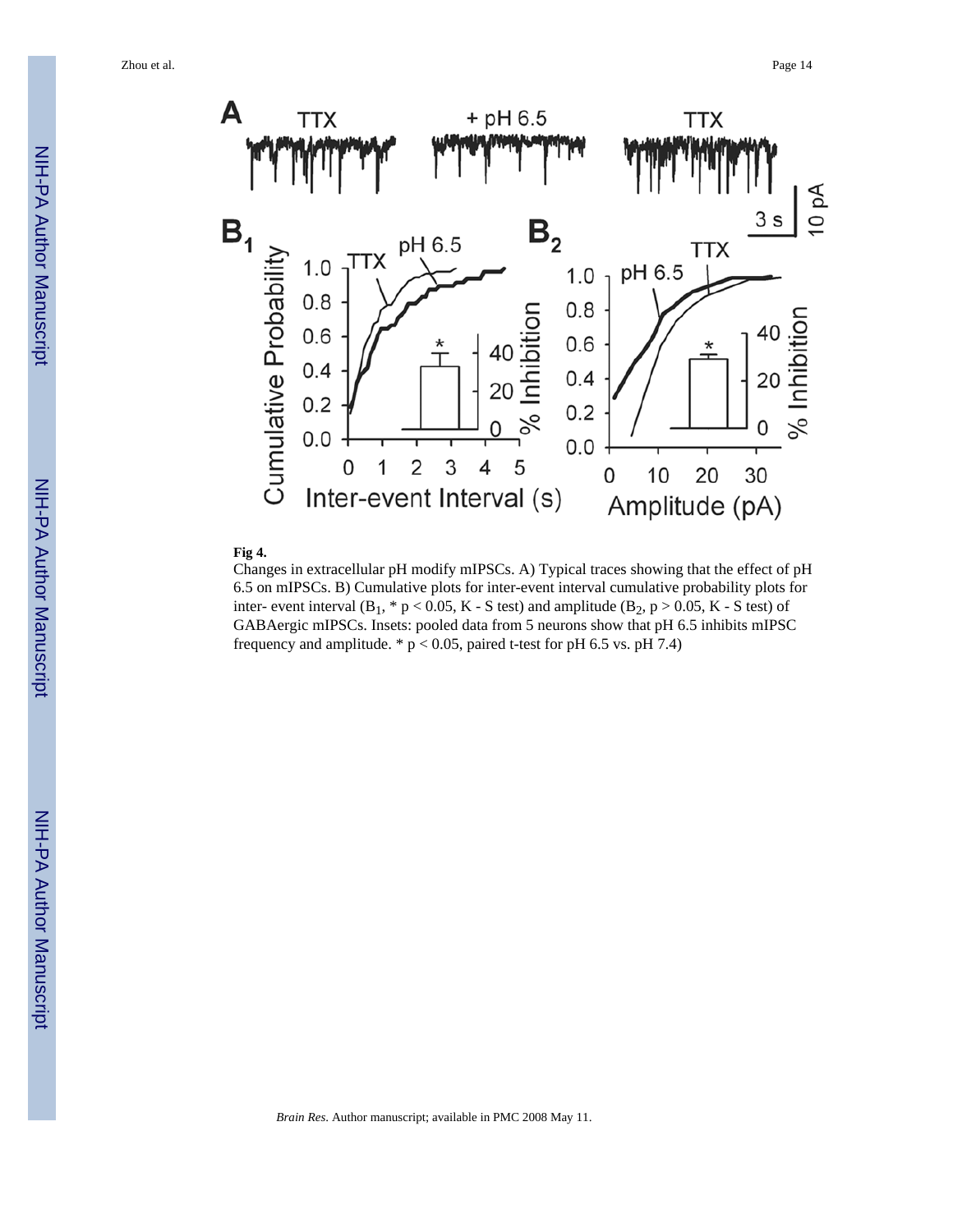



#### **Fig 5.**

VGCCs and extracellular  $Ca^{2+}$  are not involved in the effect of changes in pH on sIPSCs. Sample traces showing that pH 6.5 inhibits the frequency and the amplitude of sIPSCs in the presence of 100 μM  $Cd^{2+}(A)$  or 0.5 μM  $Ca^{2+}(C)$ . Cumulative plots for inter-event interval are shown in B<sub>1</sub> (\* p < 0.05, K - S test) and D<sub>1</sub> (\* p < 0.05, K - S test). Cumulative plots for amplitude are shown in B<sub>2</sub> (\* p < 0.05, K - S test) and D<sub>2</sub> (\* p < 0.05, K - S test). Inset: pooled data from 5 cells shows that pH 6.5 inhibits frequency and amplitude of sIPSCs in the presence of 0.5  $\mu$ M Ca<sup>2+</sup> or Cd<sup>2+</sup>.\* p < 0.05, \*\* p < 0.001, paired t-test for pH 6.5 vs. pH 7.4.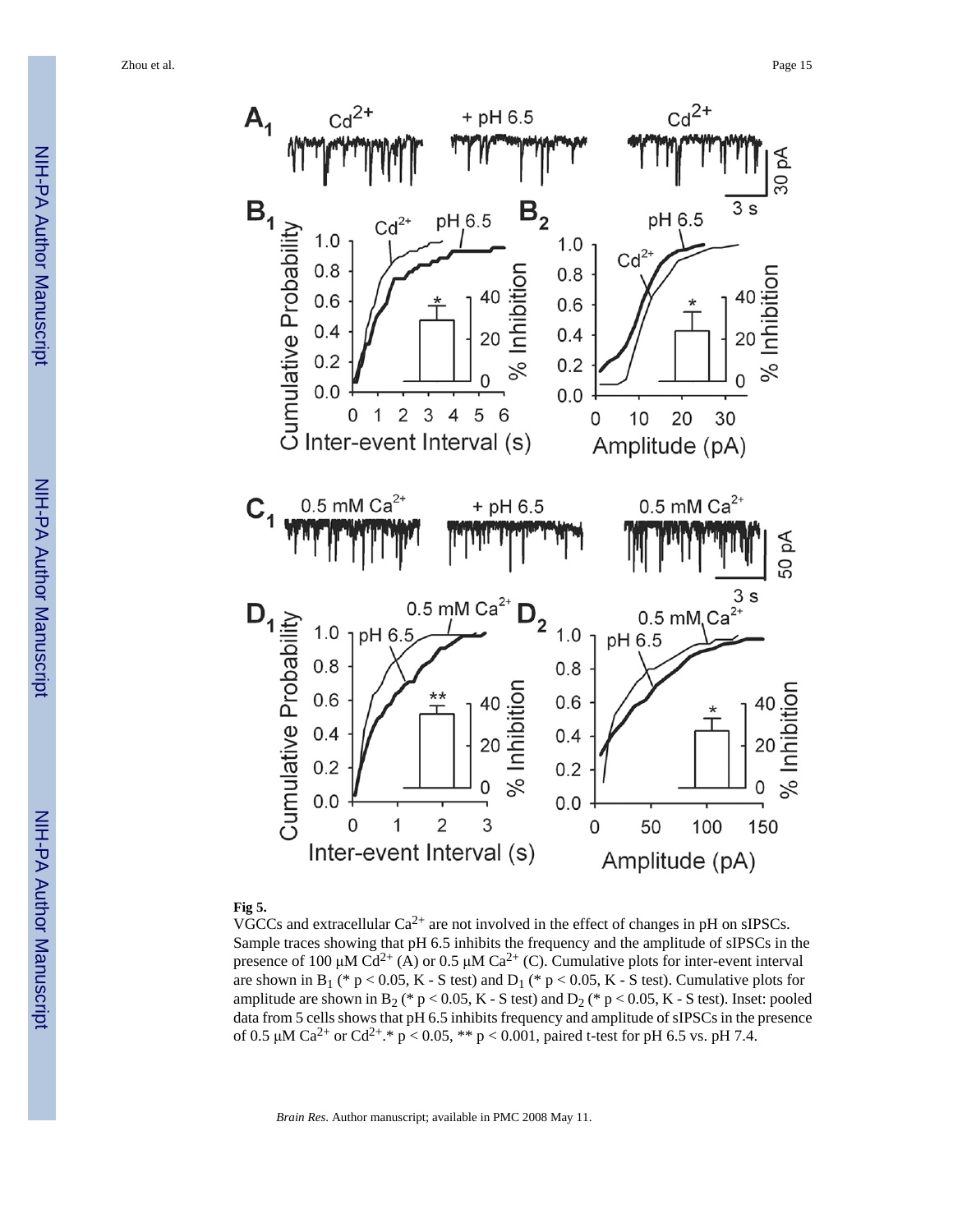

#### **Fig 6.**

Changes in pH biphasically modify GABA induced currents. Typical traces showing the effect of pH 6.5 and pH 8.5 on currents evoked by 3  $\mu$ M (A<sub>1</sub>, A<sub>2</sub>) and 300  $\mu$ M GABA(A<sub>3</sub>, A<sub>4</sub>). B) Concentration-response curves of GABA in pH 7.4 (open circles) and pH 6.5 (close circles). Each point is the mean  $\pm$  SEM from 3 to 7 cells. The data were normalized to the peak value of IGABA elicited by 3 μM GABA. Solid lines are least square fit of the Michaelis-Menten equation to the experimental data:  $I = (I_{MAX} * C^n) / (C^n + EC_{50}^n)$ , where I,  $I_{MAX}$ , C) EC<sub>50</sub> and n are I<sub>GABA</sub>, maximal I<sub>GABA</sub>, GABA concentration, the concentration at which I<sub>GABA</sub> is 50% of maximum and the Hill coefficient, respectively. The  $EC_{50}$  was 25 μM and 56 μM for GABA